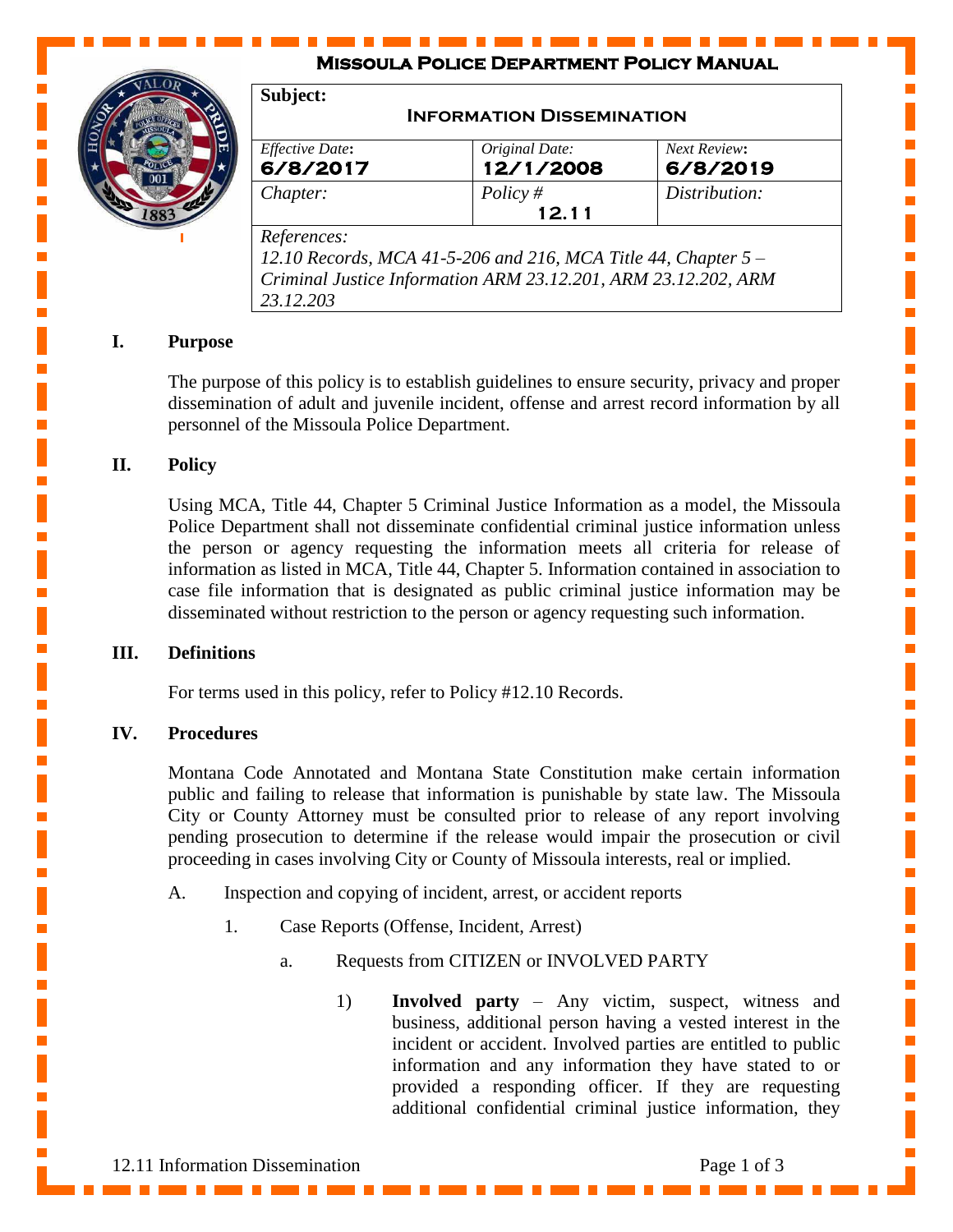will be referred to the City Attorney's Office for review of their request. The City Attorney's Office will provide guidance on what information can be released to an involved party.

П

Ē,

Ē.

Ē

Ē,

Ē,

Ì,

 $\mathbf{r}$ 

Ē,

 $\mathbb{R}^2$ 

Ē.

Ē.

Ì,

Ē,

 $\mathbf{r}$ 

Ē.

Ì,

- 2) **Third Party** Any person, association, organization or representative acting on behalf of an involved party or represents a financial interest in person or property, with written authorization or consent of involved party. Third parties with consent are entitled to public information and any information the involved party stated to or provided a responding officer.
- 3) Public information is available to any person, at large, making a request for information regarding a reported incident. Public information will be available at the police department. The release of public information is limited to the following information:
	- Incident case number
	- $\blacksquare$  Initial complaint description
	- **Time of initial complaint received, dispatched and** resolved
	- General location of incident with the exception of possible victim identity

Initial Arrest records may be released with the name of the arrested; time and place of arrest; location of the arrested; charges files against arrested and bail and court information, if available.

b. Report requests from other criminal justice agencies

All requests for reports must be in writing received on the agency's letterhead or via use of CJIN/NLETS telex. The request should indicate the name, address and contact information of the requestor and must state their involvement.

- 2. Accident/Crash Reports (MCA 61-7-114)
	- a. All accident reports and supplemental information filed as required by law are confidential and not open to general public inspection, except as provided in MCA 61-7-114 subsection (2)(e) defining the following parties as entitled to information, inspection, and copying:
		- 1) A person named in the report or involved in the accident.
		- 2) The representative of the person referred to in subsection (2)(a), designated in writing, or the insurance carrier of that person.
		- 3) A party to a civil action arising from the accident.
		- 4) The executor, the administrator, or the attorney representing the executor or administrator if the person is deceased.